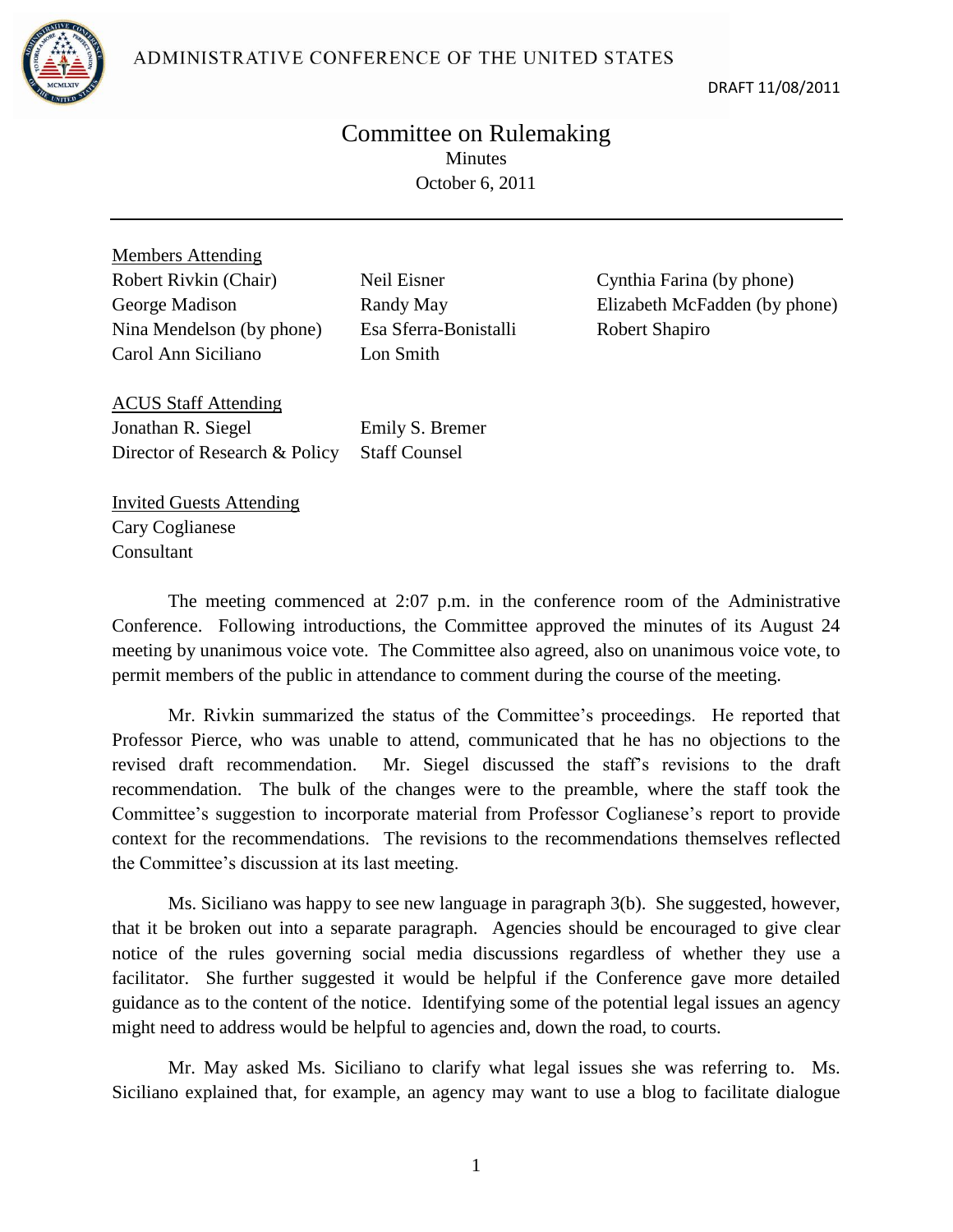

among the public in anticipation of a rulemaking. Such a dialogue can improve the comments the agency ultimately receives and enable commenters to identify areas of common ground. This approach may raise a variety of legal issues, including whether and in what circumstances the dialogue will constitute comments and/or become part of the administrative record. The agency may want to follow the dialogue and write a memo to file to include some parts of the discussion in the record. Mr. May suggested paragraph 3(a) may provide the solution and asked whether Ms. Siciliano thought it would be sufficient. She replied that an agency may not have the budget to hire a facilitator, and she would like agencies to be able to look at the information and consider it without the whole blog becoming part of the record. Mr. Siegel noted that, legally, anyone could file a summary of the dialogue as a comment; they would not have to be a facilitator.

Professor Farina explained that Regulation Room is currently doing what Ms. Siciliano described. They prepare and post a draft summary of the dialogue, email everyone who participated in the discussion, and provide an opportunity for comment on the summary before it is finalized and filed with the agency. Mr. Eisner agreed with Ms. Siciliano's comments, except regarding whether an agency may use information without putting it in the record. He was also not sure why only a facilitator, and not others, would be allowed to file a summary. He noted, however, that facilitators may be able to get better responses by following up with commenters and asking them to provide data or other information to support their comments.

Ms. Sferra-Bonistalli agreed, but suggested some of these issues may be better left to another project focused specifically on agency use of social media. Professor Coglianese's report does not examine those issues. She further suggested that the ambiguity Ms. Siciliano identified in the paragraph 3(b) was intended to give agencies the necessary flexibility to work out the content of the notice themselves. Giving policy and legal advice regarding the contents of such a notice could easily be its own project. Mr. Eisner agreed that the Committee should do another project on blogs and other social media because the issues raised there are beyond the scope of this recommendation.

Mr. Shapiro expressed concern that the recommendation was unintentionally limited because it talks about the filing of summaries in the docket only by a facilitator. Mr. Rivkin suggested the language in the beginning of paragraph three gives sufficient flexibility. Mr. Madison liked the apparent flexibility to use a facilitator to file a summary, but was nervous about expanding the recommendation beyond facilitators. He observed that if too many summaries were filed, it would destroy their value.

Ms. Siciliano agreed with Ms. Sferra-Bonistalli, Mr. Eisner, and Mr. Madison, supporting the idea of a subsequent recommendation focused on agency use of social media. She wondered whether paragraph three should be removed entirely and tabled until that project could be undertaken. Professor Coglianese agreed his report does not address legal issues that might arise when an agency uses social media. Mr. Rivkin suggested the Committee could always go into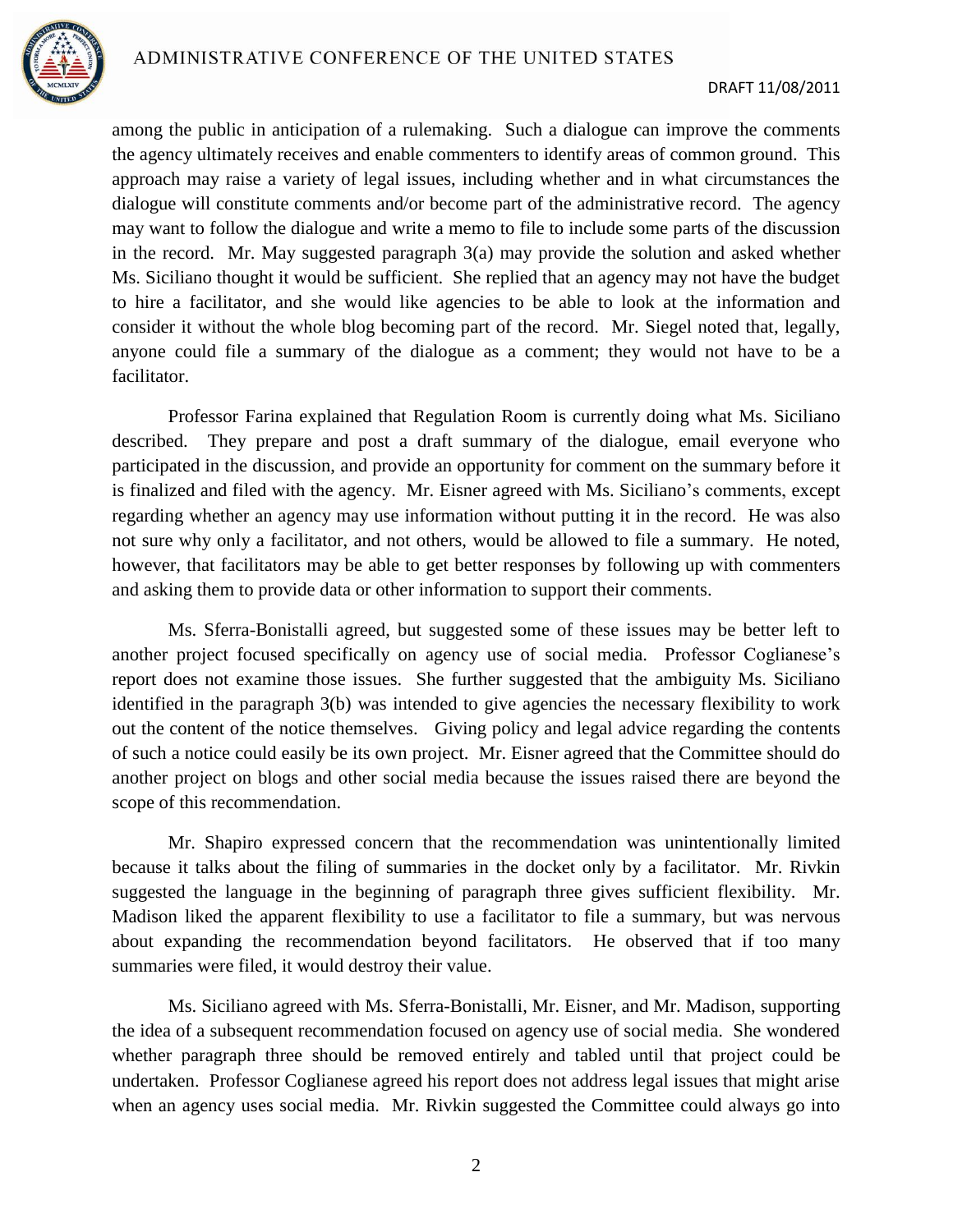

more detail in a new recommendation without tabling the issue entirely. If paragraph three is phrased generally and at a high level, it would not implicate the concerns expressed.

Mr. May said he would like to keep paragraph three, but would like to see less directive language regarding the filing of a summary in the rulemaking docket. Mr. Eisner suggested the Committee could make a more general recommendation that agencies should consider using social media, while suggesting a facilitator could be used to make the discussion more useful. He thought the Committee should keep the recommendation that agencies issue notice of how they will use the social media discussion. Mr. May and Ms. Siciliano expressed their view that the recommendation should just stay away from summaries.

Mr. Smith asked for clarification regarding the purpose of an agency blog. Is it supposed to help sharpen the public's views, thereby improving the comments filed? Or is the discussion used to help the agency sharpen its views? Is it necessary for the recommendation to explain the role of the facilitator? Mr. Eisner replied that the value of a facilitator is not to provide a summary of the discussion, but rather a summary of the consensus reached through the discussion.

Mr. Madison asked whether the Conference plans to study social media in a subsequent project. He expressed concern that paragraph three assumes the use of social media is legal and good policy. He asked whether paragraph three was really necessary. Ms. Sferra-Bonistalli observed that Professor Coglianese's report supports the recommendation that agencies consider using facilitators. She suggested the recommendation should not go further.

Mr. Rivkin proposed that the Committee first address whether to keep paragraph three. The Committee voted 6-5 to retain it.

Mr. May suggested paragraph three be revised to recommend agencies consider using social media to raise the visibility of rulemakings. Ms. Siciliano and Mr. Madison agreed. Professor Mendelson noted that, at its last meeting, the Committee discussed and decided to include subpart (b), regarding notice. Mr. Rivkin agreed. The Committee decided to modify paragraph three, as suggested by Mr. May, while retaining subpart (b) as the second sentence of the paragraph.

Mr. Eisner asked whether paragraph two needed to go beyond linking, noting that "integration" is more complex. Mr. Siegel clarified that the eRulemaking PMO allows agencies to provide links to canned searches on regulations.gov, and paragraph two was intended to encourage agencies to use that feature. Mr. Rivkin suggested deleting "and integrating underlying data." Mr. Siegel expressed concern that the change would too strictly limit the recommendation. Professor Coglianese agreed, explaining that agencies can make much greater use of available data to make information available on their websites. Mr. Eisner explained such uses require software that is very expensive. Ms. Sferra-Bonistalli thought the recommendation